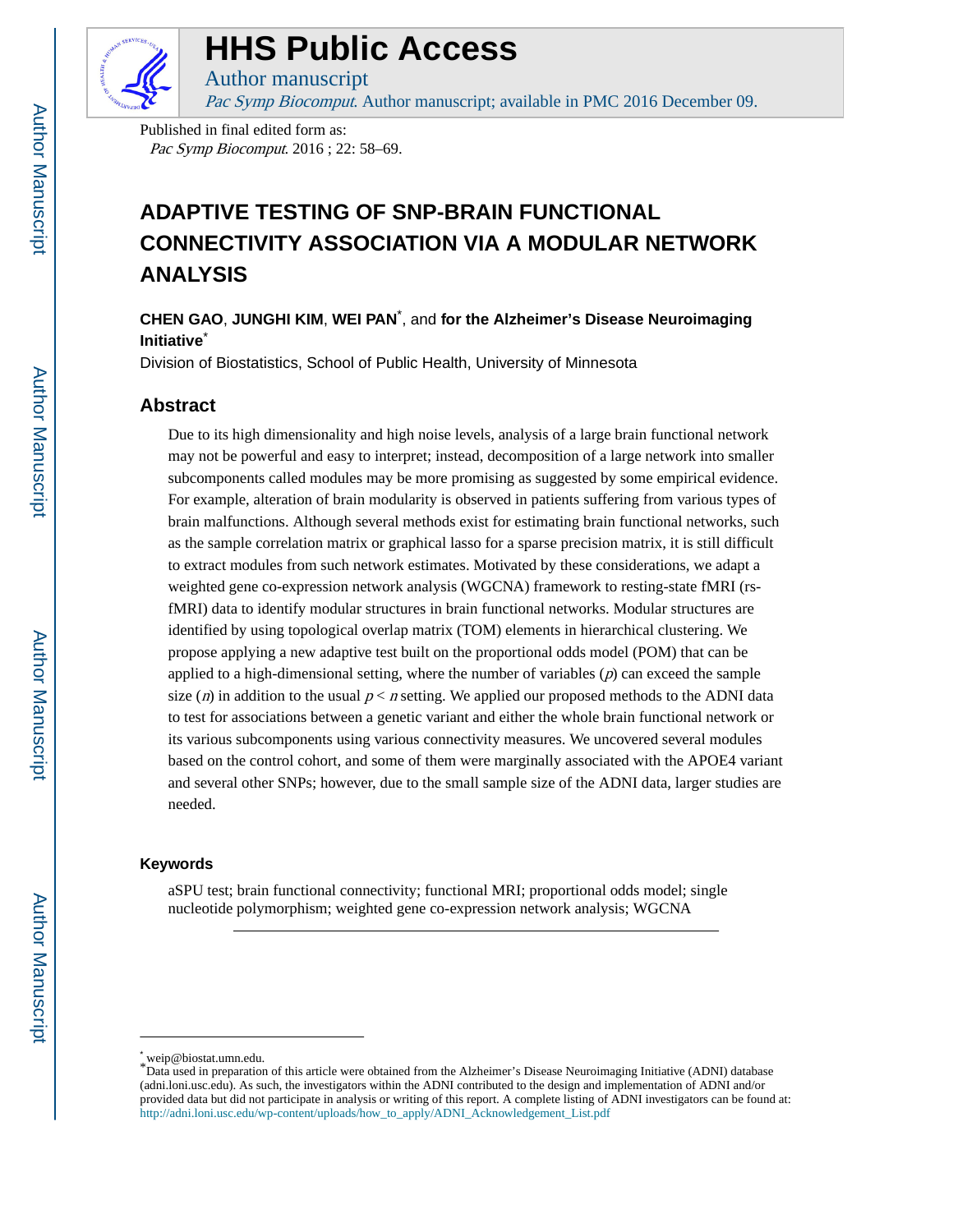## **1. Introduction**

Resting-state functional magnetic resonance imaging (rs-fMRI) is gaining popularity in studies of brain functional connectivity with applications to detection of subtle network reorganizations in Alzheimer's disease.<sup>1</sup> Disruption of connectivity in the brain functional network is related to many pathological conditions in the brain, such as Alzheimer's disease,<sup>2</sup> schizophrenia,<sup>3</sup> or autism.<sup>4</sup> This necessitates the development of methods for modelling the brain functional network its statistical inference.

A network is comprised of nodes and edges connecting the nodes. Based on functional MRI data, a popular choice of nodes are brain regions of interest (ROIs) while the edges are connectivities reflecting statistical dependencies between ROIs. An important network model, the scale-free network,<sup>5</sup> assumes that most nodes in a network are sparsely connected with the exception of a few "hub" nodes that are densely connected with other nodes. In the scale-free network model, new connections are more likely to occur for those hub nodes with already-high connectivity. There has been empirical evidence supporting this model for brain functional networks,<sup>6</sup> though it is still debatable. In addition, the scale-free network model also admits a modular topological structure, which can be extracted for more efficient analyses for human brains.

Methods for drawing statistical inference to distinguish brain connectivity for different groups of subjects are still under development. The first question encountered is how to define brain functional connectivity. Ref. 7 discussed the choice between Pearson's marginal correlation coefficient and partial correlation coefficient as a network connectivity measure, though other measures are possible and it is yet unclear which one is best. To reduce dimensionality and to reach sparseness, graphical lasso is often used for estimating networks for different groups. Since an estimated network with the imposed sparsity penalty may not demonstrate modular structures, a better approach is to directly discover the modules in a network. A general framework for estimating scale-free networks and detecting modules is proposed in Ref. 8 for gene network analysis, which has gained tremendous popularity in genomics.<sup>9</sup> It starts by defining a similarity measure between two nodes in a network, called adjacency, using the marginal correlation coefficient. Soft-thresholding is then applied, leading to a weighted network. The soft-thresholded adjacency is further transformed to a topological overlap matrix (TOM) element, which is converted to a dissimilarity measure for hierarchical clustering, grouping closely connected nodes together as modules in the network. The above framework not only provides multiple network connectivity measures, but also carries out modular structure identification. The connectivity measures and identified modules in the brain functional network may help statistical inference and offer biological insights.<sup>9</sup>

In this paper, for the first time, we adapt the use of WGCNA for gene expression data to rsfMRI data, constructing weighted brain functional networks and identifying their subnetworks or modules using the Alzheimer's Disease Neuroimaging Initiative (ADNI) data. We explored using the adjacency matrix element and TOM element, in addition to the marginal correlation or covariance, to characterize connectivity in brain functional networks. Taking advantages of detected network modules, we conduct association analysis of genetic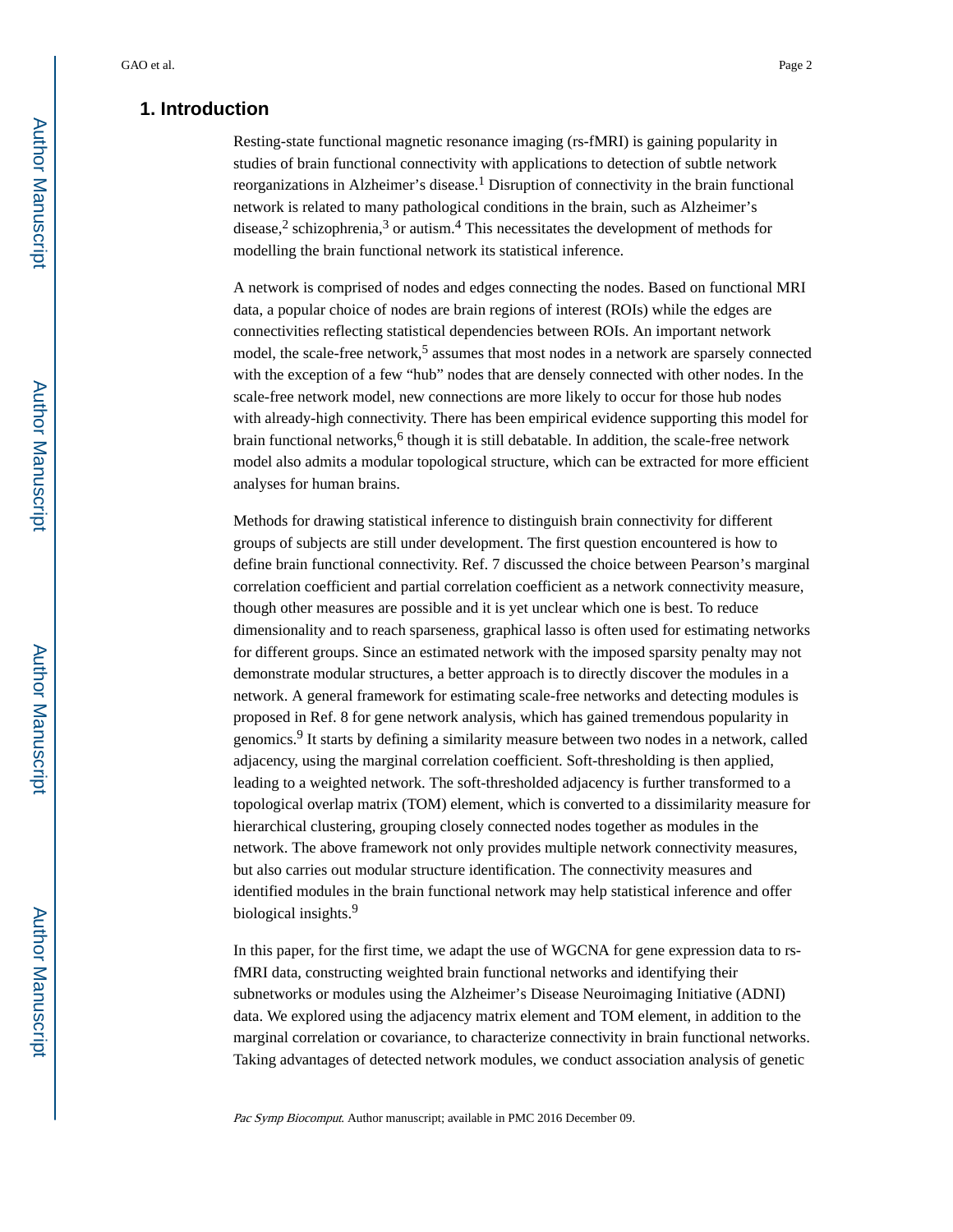variants with not only the whole brain functional network, but also its various subcomponents, including its modules, which aims to not only improve statistical power, but also offer better biological interpretation. We propose applying a new adaptive association test based on a proportional odds model (POM) accounting for the ordinal nature of the SNP genotype. We found evidence of associations between several network modules and the APOE4 variant, which is by far the most significant genetic risk factor for Alzheimer's disease.

This paper is organized as follows. We first review the method of WGCNA, including its module identification, then introduce the adaptive test based on a POM. We demonstrate the application of our methods to the ADNI data before summarizing our findings and future research directions in the discussion section.

#### **2. Methods**

#### **2.1. Module detection via weighted gene co-expression network analysis**

In this section, we briefly review the work in Ref. 8 on the weighted gene-coexpression network analysis (WGCNA) framework for network construction and module identification.

**2.1.1. Adjacency matrix—**The first step of the WGCNA framework is to define a similarity measure between gene expression profiles; in the current context, we use the BOLD signals in each of multiple ROIs from one or more subjects to calculate a similarity between any two ROIs. The similarity measure is required to take values between 0 and 1. A typical choice of this similarity measure is the absolute value of the Pearson correlation coefficient  $s_{uv} = |cot(u, v)|$ , for nodes u and v. Another choice, which preserves the sign of correlation, is defined as  $s_{uv} = [1 + \text{cor}(u, v)]/2$ . We refer the first one as unsigned similarity measure, and the second one as the signed similarity measure. From our experience of applications to the ADNI data, the identified modules have negligible differences using either unsigned or signed similarity measure. We used the unsigned similarity measure throughout this paper.

Once the similarity measure is computed, the next step is to transform the similarity matrix  $S = [s_{uv}]$  into an adjacency matrix using an adjacency function. Hard thresholding is often used to yield a binary or unweighted network with a 0/1 adjacency indicating no-connection/ connection and thus possible loss of information, though a more efficient multi-scale approach with multiple thresholds yielding a set of binary networks has been proposed.<sup>10</sup> Soft thresholding is a simple and popular alternative with more flexibilities. One choice is the power adjacency function

$$
a_{uv} = power(s_{uv}, \delta) \equiv |s_{uv}|^{\delta} \quad (1)
$$

with parameter  $\delta$ , which is chosen as the smallest integer such that the scale-free network model fitting is above a certain threshold.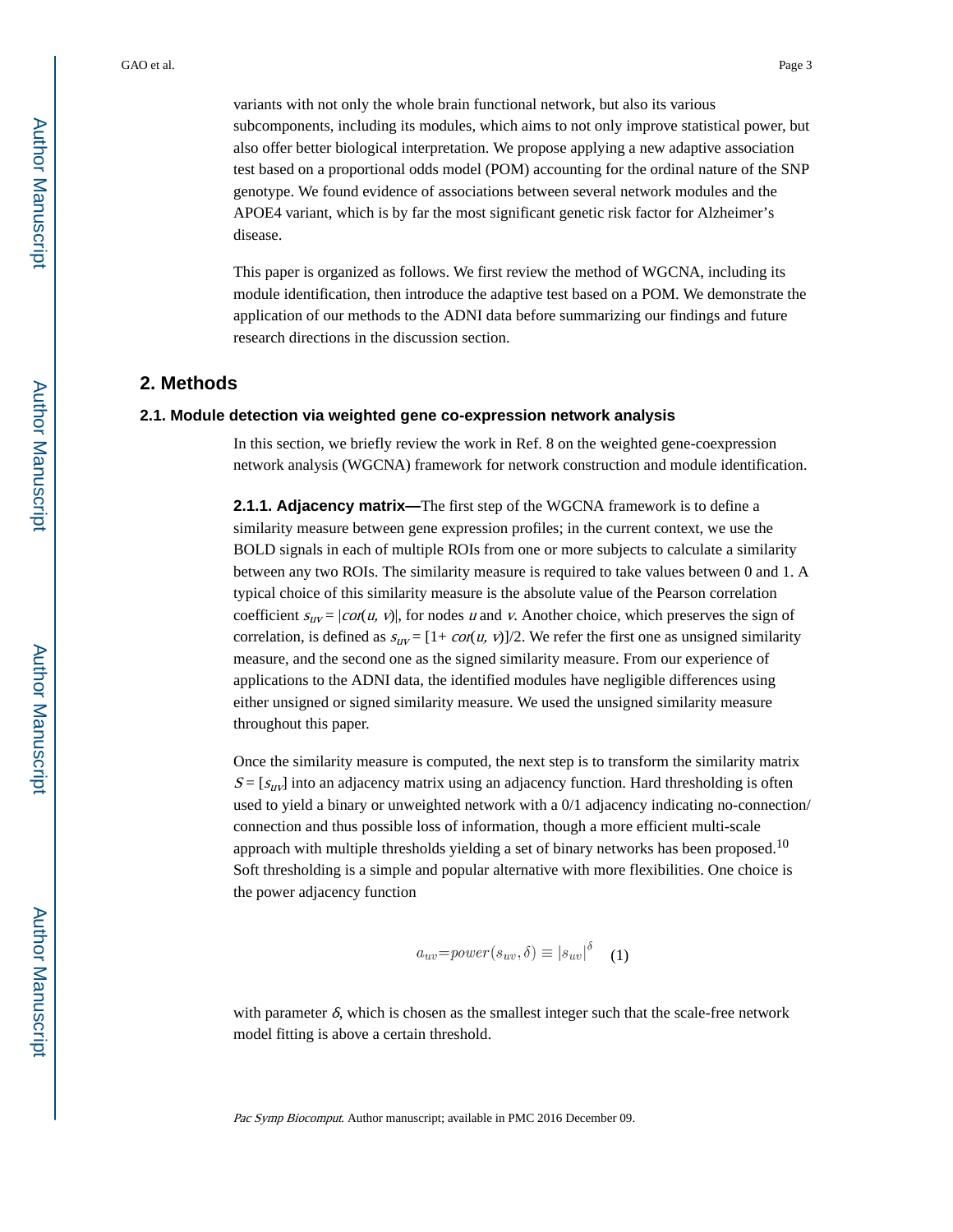**2.1.2. Topological overlap matrix—**Instead of using only the adjacency matrix, Ref. 11 advocated a topological overlap matrix  $\Omega = [\omega_{uv}]$  with its element as a potentially more useful measure that reflects the relative interconnectedness of two nodes  $u$  and  $v$  after accounting for their shared neighbors. The topological overlap matrix element is defined as

$$
\omega_{uv} = \frac{l_{uv} + a_{uv}}{\min\{k_u, k_v\} + 1 - a_{uv}} \tag{2}
$$

with  $k_u = \sum_{v} a_{uv}$  and  $l_{uv} = \sum_{g} a_{ud} a_{gv}$ . For a binary network with  $a_{uv} = 0$  or 1,  $k_u$  is the connectivity of node u representing the number of its direct neighbors, while  $I_{uv}$  equals the number of nodes that connect both nodes u and v;  $\omega_{\mu\nu} = 0$  if the nodes u and v are not connected and they are not connected to the same neighbors; in contrast,  $\omega_{\mu\nu} = 1$  if the nodes *u* and *v* are connected and the neighbors of the node with fewer edges are also connected to the one with more edges. For any network,  $0 \quad a_{uv} \quad 1$  implies  $0 \quad \omega_{uv} \quad 1$ .

**2.1.3. Module identification—**To identify modules in a network, we need to have a dissimilarity or distance measure. An intuitive way is to convert a similarity measure. Based on the topological overlap matrix element  $\omega_{\mu\nu}$ , we can simply define the dissimilarity measure as  $d_{uv}^{\omega} = 1 - \omega_{uv}$ . The TOM-based dissimilarity  $d_{uv}^{\omega}$  is used as the input for average linkage hierarchical clustering. The output from hierarchical clustering is a dendrogram composed of branches and leaves. In a brain functional network, each leaf corresponds to a ROI. The hierarchical clustering algorithm groups the closest ROIs and forms the branches. By cutting the branches of the dendrogram, closely related ROIs are identified as a module. Among the several methods for cutting the branches of the dendrogram, the default used in the WGCNA framework is Dynamic Tree Cut from the R package dynamicTreeCut.

Once modules are identified, one can calculate an intramodular connectivity

$$
\omega.in_u = \sum_{v \in M} \omega_{uv} \tag{3}
$$

for each node u in its module M. Ref. 8 pointed out that intramodular connectivities  $\omega$ .in may represent important features of the nodes (i.e. ROIs).

#### **2.2. An adaptive association test based on the proportional odds model**

Let  $Y_i = 0, 1, 2$  denote the count of the minor allele for subject *i* for a given SNP of interest, then  $Y_i$  has  $J = 3$  ordered categories. The logistic regression model cannot be applied in this situation, because it only allows the response variable to be binary. A popular choice for ordinal data is the proportional odds model  $(POM)$ ,<sup>12</sup> which we will briefly describe here.

Suppose subject *i* has *p* network connectivities denoted by  $X_i = (x_{i1},...,x_{ip})$  and *l* covariates denoted by  $Z_i = (z_{i1},..., z_{i1})$ . For the proportional odds model, we define the regression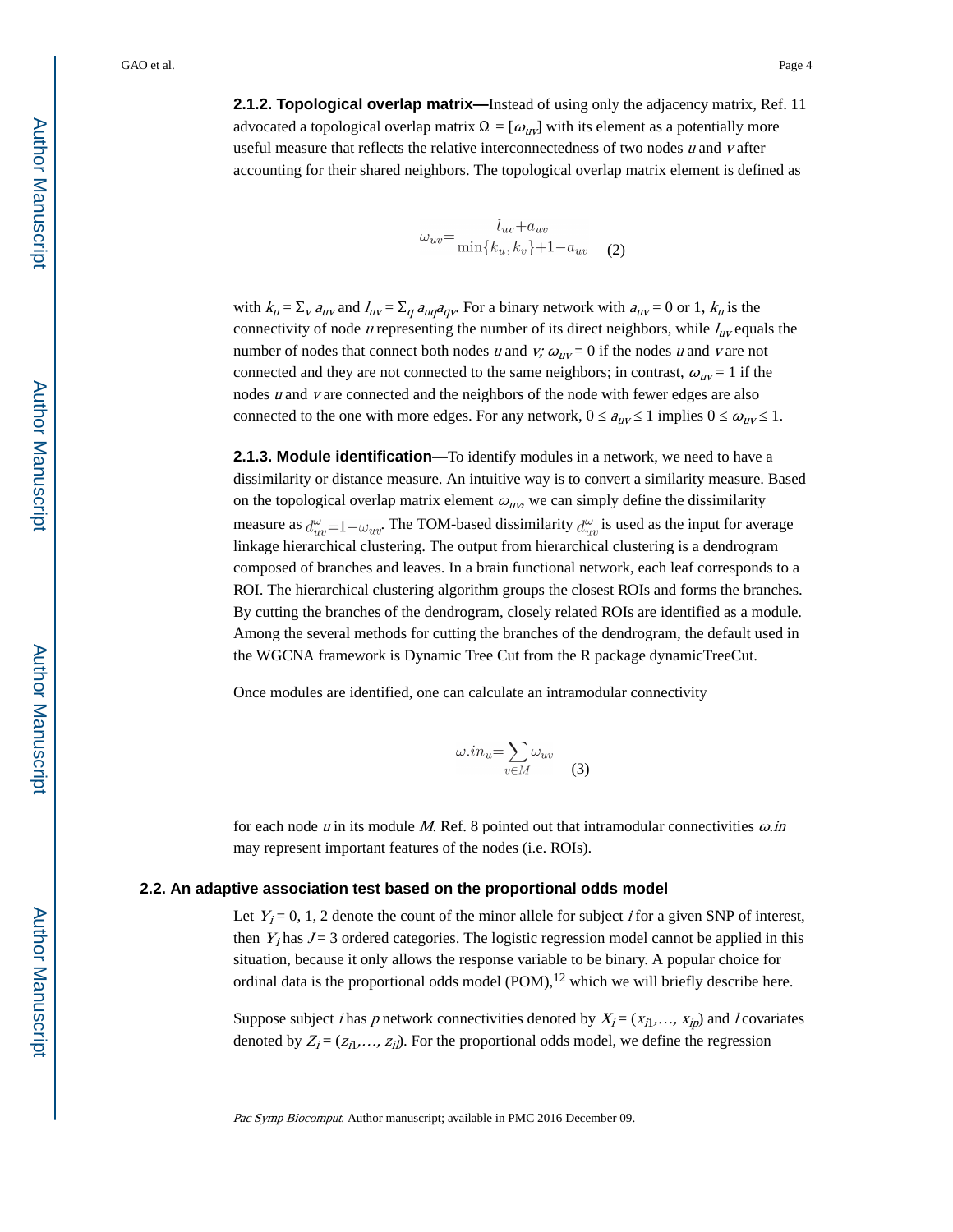coefficients  $\beta = (\beta_1, ..., \beta_p)'$  for the network connectivities and  $\delta = (\delta_1, ..., \delta_p)'$ , and a vector of intercepts  $a = (a_0, ..., a_{L-2})'$ . The proportional odds model is

$$
logit[Pr(Y_i \le j)] = \alpha_j + Z_i \delta + X_i \beta, \quad j = 0, 1. \tag{4}
$$

The likelihood for equation Eq. 4 can be derived based on the multinomial distribution for the categorical variable  $Y_i$ , from which maximum likelihood estimates and statistical inference can be obtained as implemented in R package MASS or VGAM. However, numerical issues such as non-convergence arise when  $p$ , the dimension of  $\beta$ , is relatively large as compared to the sample size n.

Here we propose applying a class of tests that are applicable to the high-dimensional setting with  $p > n$ , from which an adaptive test is constructed to summarize information across the tests. No that most existing tests cannot be applied to the case  $p > n$ . To test the null hypothesis  $H_0: \beta = (\beta_1, \beta_2, ..., \beta_p)' = 0$ , we can use the score vector derived in Ref. 13,

$$
U_{\beta} = \sum_{i=1}^{n} \sum_{j=0}^{J-2} (1 - \hat{r}_{i(j-1)} - \hat{r}_{ij}) \cdot I(Y_i = j) \cdot X_i
$$
\n(5)

where  $\hat{r}_{jj} = \exp(\hat{a} + Z_j \hat{\delta}) / [1 + \exp(\hat{a} + Z_j \hat{\delta})]$  comes from the fitted null model of Eq. 4 (i.e. with  $\beta = 0$ );  $\hat{a}$  and  $\hat{\delta}$  are estimated by the polr function in the R package MASS. Let  $U_k$ denote the kth component of the score vector  $U_{\beta} = (U_1, \dots, U_p)'$ . The SPU( $\gamma$ ) test statistic is defined as

$$
T_{SPU(\gamma)} = \sum_{k=1}^{p} U_k^{\gamma}, \qquad (6)
$$

where  $\gamma$  1 is an integer. As the parameter  $\gamma$  increases, a connectivity with a larger absolute value of the score gains a higher weight. In the extreme situation, when  $\gamma \rightarrow \infty$  as an even integer,  $SPU(\infty)$  takes only the maximum component of the score vector, i.e.,

 $T_{SPU(\infty)} = \max_{k=1}^{p} |U_k|$ .

The p-values of the SPU tests are computed by permuting the residuals from the null model <sup>B</sup> times, and the p-value can be calculated as

$$
P_{SPU(\gamma)} = \frac{\left(\sum_{b=1}^{B} I[|T_{SPU(\gamma)}^{(b)}| \ge |T_{SPU(\gamma)}|] + 1\right)}{(B+1)}, \quad (7)
$$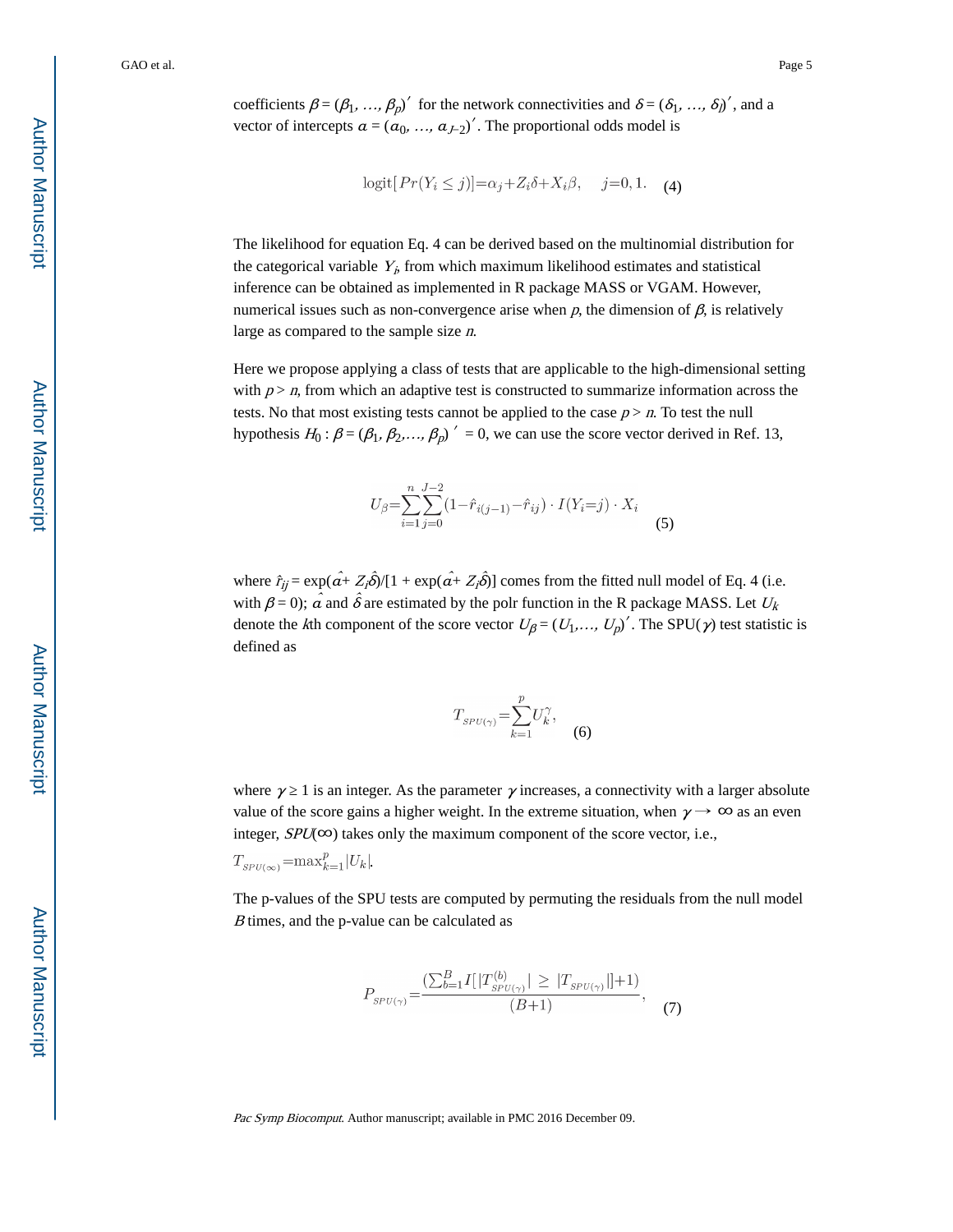where  $T_{SPU(\gamma)}^{(b)}$  is the SPU( $\gamma$ ) statistic based on the *b*th set of permuted residuals. Since the value of  $\gamma$  that yields highest power cannot be determined a priori, an adaptive SPU (aSPU) test is introduced to combine the evidence across multiple SPU tests,

$$
T_{asPU} = \min_{\gamma \in \Gamma} P_{SPU(\gamma)}, \quad (8)
$$

where  $P_{SPU(\gamma)}$  is the p-value of  $SPU(\gamma)$  test statistics and is a set of integers for the power of aSPU test. In the numerical examples throughout this paper, we chose  $\gamma$  from the set =  $\{1, 2, \ldots, 8, \infty\}$ . To calculate the p-value of  $T_{aSPU}$ , we can use the same permutation scheme as used for calculating the p-values of  $T_{SPU}$ 's. For each permuted residual set b, after calculating  $T_{SPU(\gamma)}^b$  and its p-value  $p_\gamma^{(b)} = (\sum_{b_1 \neq b} I[T_{SPU(\gamma)}^{(b_1)} \ge T_{SPU(\gamma)}^{(b)}]+1)/B$ . Then we can obtain  $T_{aspt}^{(b)} = \min_{\gamma \in \Gamma} p_{\gamma}^{(b)}$ , and the p-value of  $T_{aspt}$  is

$$
P_{\text{aspv}} = \frac{\left(\sum_{b=1}^{B} I[T_{\text{aspv}}^{(b)} \le T_{\text{aspv}}\right] + 1\right)}{(B+1)}.
$$
 (9)

A step-wise procedure is used to gradually increase B if needed. We can start with  $B = 10<sup>3</sup>$ initially, then increase to  $B = 10^5$  (or bigger) if a p-value is smaller than  $5 \times 10^{-3}$  (or smaller). The test is implemented in R package POMaSPU to be available on CRAN.

### **3. Results**

#### **3.1. ADNI Data**

Data used in the preparation of this article were obtained from the Alzheimer's Disease Neuroimaging Initiative (ADNI) database (adni.loni.usc.edu). We included all subjects from the normal and Alzheimer's disease (AD) groups in the ADNI data. We applied motion correction and global signal regression to reduce noises.

Here we used the power adjacency function  $a_{uv} = power(s_{uv}, \beta) = |s_{uv}|^{\beta}$  (equation (1)).  $\beta$  was selected as the smallest  $\beta$  such that the scale-free model fitting  $R^2$  was above a pre-set threshold 0.85.

# **3.2. Distinct modular structures in brain functional networks based on APOE4 SNP genotype scores**

For the ADNI data, we grouped the subjects based on the APOE4 SNP (rs429358) minor allele counts (0, 1, 2). APOE4 plays a major role in the pathogenesis of Alzheimer's disease.14,15 The APOE4 variant is a major risk factor for both early- and late-onset Alzheimer's disease.<sup>14,15</sup> We removed those subjects with a missing rs429358 value, resulting in a total of 162 subjects. Among them, 73 subjects have no minor allele at rs429358, whereas 67 subjects have one minor allele and 22 subjects have two. In order to establish possible modular structures in brain functional networks in the normal condition,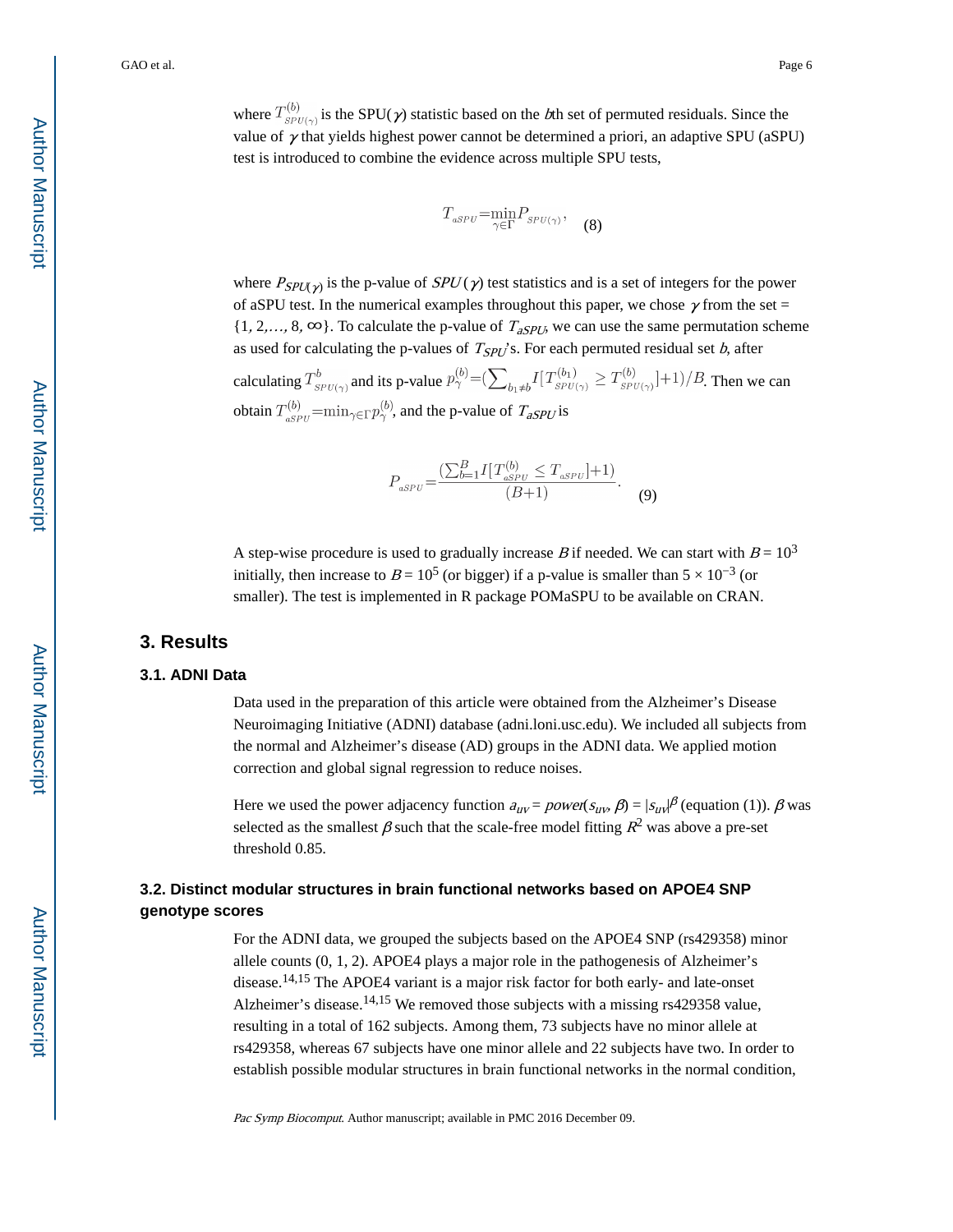we first applied the WGCNA framework to the rs-fMRI data of the control subjects only. Specifically, for each ROI, we concatenated the BOLD time series of all the control subjects, which were used to calculate the similarity between any two ROIs (i.e. the absolute value of Pearson's correlation between any two BOLD time series), then conducting the subsequent analyses in the WGCNA framework. At the end, we identified four modules based on the data from the control cohort (Figure 1).

Based on the modules identified, we continued to explore them for each APOE4 SNP genotype group. To measure the network connectivities, we used the correlation matrix, covariance matrix, and the topological overlap matrix (TOM). The rows and columns are ordered in the same way as in Figure 1. Distinct modular structures seem to be present in the correlation, covariance and TOM plots across the APOE4 genotype groups (Figure 2).

#### **3.3. Adaptive testing for SNP-module associations**

Using the APOE4 SNP (rs429358) minor allele counts as the response in a POM, we tested the association between the APOE4 SNP and the network connectivities. Covariates including age, gender and years of education were adjusted. Using the aSPU test, we found that the covariance matrix elements were marginally associated with the APOE4 SNP ( $P =$ 0.033, Table 1). We further decomposed the whole network connectivities into two exclusive subsets: connectivities within the four modules and those between the modules. Both the between-modular covariance and TOM were associated with the APOE4 SNP with  $P < 0.05$ .

Next we focused on the network connectivities in each individual module, and tested their association with the APOE4 SNP (Table 2). The network connectivities defined by the correlations in the yellow module showed evidence of association with the APOE4 SNP ( $P =$ 0.017). In addition, the network connectivities defined by covariance matrix elements in the blue and yellow modules were also associated with the APOE4 SNP ( $P = 0.034$ ,  $P = 0.011$ ).

Finally we tested for association between each module-specific intramodular connectivity  $\omega$ .in and the APOE4 SNP. Only the yellow module showed a significant association with  $P =$ 0.007.

There are 30 and 19 ROIs in the blue and yellow modules, respectively. The ROIs identified in the yellow modules includes left/right sides of posterior cingulate cortex, angular gyrus, superior frontal cortex, middle frontal cortex, and inferior frontal cortex. For comparison, Ref. 13 identified 18 nodes related to the default mode network (DMN), including left/right sides of superior frontal cortex, medial prefrontal cortex, ventral anterior cingulate cortex, posterior cingulate cortex, parahipppocampal cortex, inferior parietal cortex, angular, middle temporal gyrus, and inferior temporal cortex.<sup>16–18</sup> We found that 15 ROIs in the yellow module are also related to the 18 nodes in the DMN. For example, the posterior cingulate cortex plays a pivotal role in the default mode network of the brain.<sup>19,20</sup> The posterior cingulate cortex is linked to cognitive functions such spatial memory, configural learning, and maintenance of discriminative avoidance learning and.<sup>21,22</sup> It is shown in the DMN that Alzheimer's disease affects the posterior cingulate cortex.<sup>20</sup> Angular gyrus is another region found in both DMN and the yellow module. Loss of grey matter volume in angular gyrus has been associated with dementia and progression to Alzheimer's disease.23 The association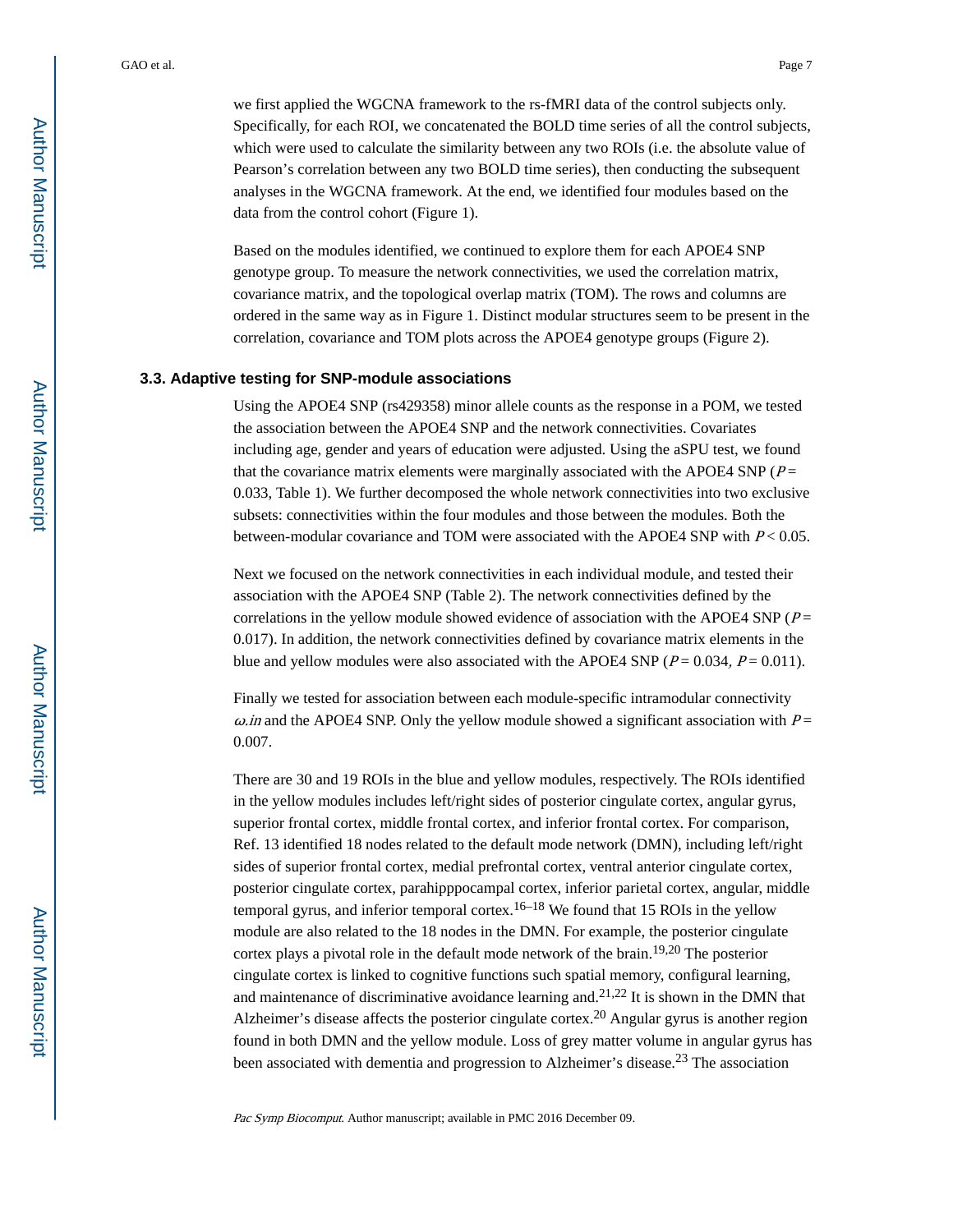between the APOE4 variant and the network connectivity measures in the yellow module also uncovers some key brain regions in DMN that were found to be affected in Alzheimer's disease.

The ROIs in the blue module includes the left/right sides of hippocampus, lingual gyrus, cuneus, calcarine fissure and superior occipital gyrus, cerebellum and vermis. Hippocampus is well known for its key role in memory.<sup>24</sup> Hippocampal neuronal loss and structural change have been connected with Alzheimer's disease.25,26 Alzheimer's disease patients have also demonstrated neuronal and glial loss and structural changes in cerebellum and vermis.27 Lingual gyrus, cuneus, calcarine fissure and superior occipital gyrus are located in the occipital lobe, which are mainly related to vision processing.<sup>28</sup> In addition, lingual gyrus plays an important role in the identification and recognition of words.29 The association between the APOE4 SNP and the network connectivity measures may reflect the pathological changes of the brain functional network in Alzheimer's disease.

#### **3.4. GWAS scan with individual modules**

We tested for associations of the SNPs across the whole genome with the functional connectivity measures in the yellow and blue modules respectively. For genotype data, we included all SNPs with a minor allele frequency  $(MAF)$   $0.05$ , genotyping rate  $90\%$ , and passing the Hardy-Weinberg equilibrium test with a  $p$ -value  $> 0.001$ . After filtering with the above criteria, we obtained 579,382 SNPs.

The genome-wide scan showed that among the SNPs associated with the network connectivities (measured by Pearson's correlation) in the yellow module, rs17114690 on chromosome 14 was the only SNP that had a p-value smaller than  $10^{-3}$ . Three SNPs were founded to be associated with the network connectivities (correlations) in the blue module, with p-values smaller than  $10^{-3}$ . They are located on chromosome 1 (rs7536105, rs11265187) and chromosome 2 (rs17498117). rs7536105 is located in the chromatin interactive region, while rs11265187 is located in the enhancer region of gene olfactory receptor family 10 subfamily J member 9 pseudogene (OR10J9P).

The genome-wide scan also identified 5 SNPs associated with the intramodular network connectivity  $\omega$ .in for the yellow module, with  $P < 10^{-5}$ . They are located on chromosome 1 (rs6656071, rs12043216), chromosome 7 (rs1178127, rs12674460), and chromosome 13 (rs2819239). SNP rs1178127 is a missense variant in gene histone deacetylase 9  $(HDAC9)$ ,<sup>30</sup> an important gene with function in transcriptional regulation and cell cycle in the Wnt signalling pathway.

# **4. Discussion**

In this paper we adapted WGCNA for network construction and module detection to rsfMRI data. Based on the identified modules, we also proposed applying a new adaptive association test for single SNP association with the connectivities of the whole network or its components in a proportional odds model. While the whole network was not associated, some module-based connectivities were significantly associated with the APOE4 SNP rs429358. Given the major role of APOE4 in the pathogenesis of Alzheimer's disease, our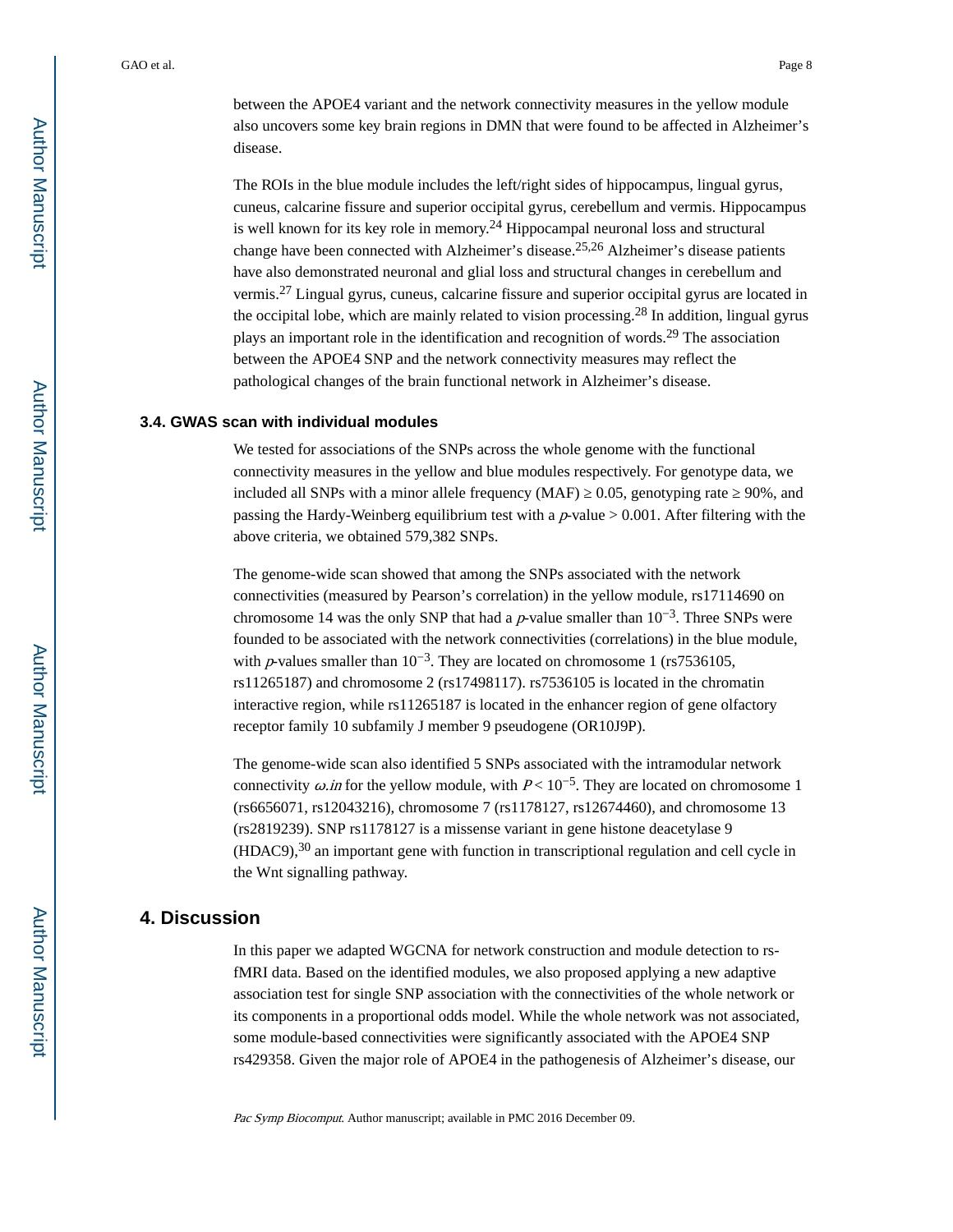finding seems plausible, suggesting its possible use for genome-wide scans to detect SNP variants associated with altered brain networks and AD. Although none of the associations was highly or genome-wide significant, it was perhaps due to a too small sample size; larger studies are needed. Our use of modules, with either various ROI-to-ROI connectivities (e.g. TOM in addition to standard correlations) or some module-based node measures (such as intramodular connectivity), not only may reduce the dimension and thus improve the statistical power, but also can enhance result interpretation, highlighting where is the association if any. In particular, we found that intramodular connectivities showed more significant associations with more SNPs, possibly due to their lower dimensions (i.e.  $p_1$  in a module with  $p_1$  ROIs as compared to  $p_1(p_1-1)/2$  of ROI-to-ROI connectivities) and/or higher information contents.

The multiple traits used in this paper, including various network connectivity measures in the whole network or its various subcomponents, differ from most of the previous neuroimaging studies,<sup>31</sup> in which the focus was on some direct measures on ROIs, not their connectivities as shown here. These phenotypes are often high dimensional with dimension exceeding the sample size. Many software packages cannot handle such a situation with  $p$ <sup>n</sup>, which limits their use. The adaptive association test used in this paper can be applied to such high-dimensional traits. It can be a useful and powerful method for identifying associations between high-dimensional neuroimaging traits and SNPs. In this paper, we have focused on the study of the association between neuroimaging phenotypes and SNP genotype scores; however, other ordinal outcomes such as a disease status (e.g. normal, MCI and AD in the ADNI data) can be tested for their associations with neuroimaging and other endophenotypes.

#### **Acknowledgments**

This research was supported by NIH grants R01GM113250, R01HL105397 and R01HL116720, and by the Minnesota Supercomputing Institute.

Data collection and sharing for this project was funded by the Alzheimer's Disease Neuroimaging Initiative (ADNI) (National Institutes of Health Grant U01 AG024904) and DOD ADNI (Department of Defense award number W81XWH-12-2-0012). ADNI is funded by the National Institute on Aging, the National Institute of Biomedical Imaging and Bioengineering, and through generous contributions from the following: Alzheimer's Association; Alzheimer's Drug Discovery Foundation; BioClinica, Inc.; Biogen Idec Inc.; Bristol-Myers Squibb Company; Eisai Inc.; Elan Pharmaceuticals, Inc.; Eli Lilly and Company; F. Hoffmann-La Roche Ltd and its affiliated company Genentech, Inc.; GE Healthcare; Innogenetics, N.V.; IXICO Ltd.; Janssen Alzheimer Immunotherapy Research Development, LLC.; Johnson Johnson Pharmaceutical Research Development LLC.; Medpace, Inc.; Merck & Co., Inc.; Meso Scale Diagnostics, LLC.; NeuroRx Research; Novartis Pharmaceuticals Corporation; Pfizer Inc.; Piramal Imaging; Servier; Synarc Inc.; and Takeda Pharmaceutical Company. The Canadian Institutes of Health Research is providing funds to support ADNI clinical sites in Canada. Private sector contributions are facilitated by the Foundation for the National Institutes of Health (www.fnih.org). The grantee organization is the Northern California Institute for Research and Education, and the study is coordinated by the Alzheimer's Disease Cooperative Study at the University of California, San Diego. ADNI data are disseminated by the Laboratory for Neuro Imaging at the University of California, Los Angeles. This research was also supported by NIH grants P30 AG010129 and K01 AG030514.

#### **References**

- 1. Sheline YI, Raichle ME. Biological Psychiatry. 2013; 74:340. [PubMed: 23290495]
- 2. Supekar K, Menon V, Rubin D, Musen M, Greicius MD. PLoS Computational Biology. 2008; 4:e1000100. [PubMed: 18584043]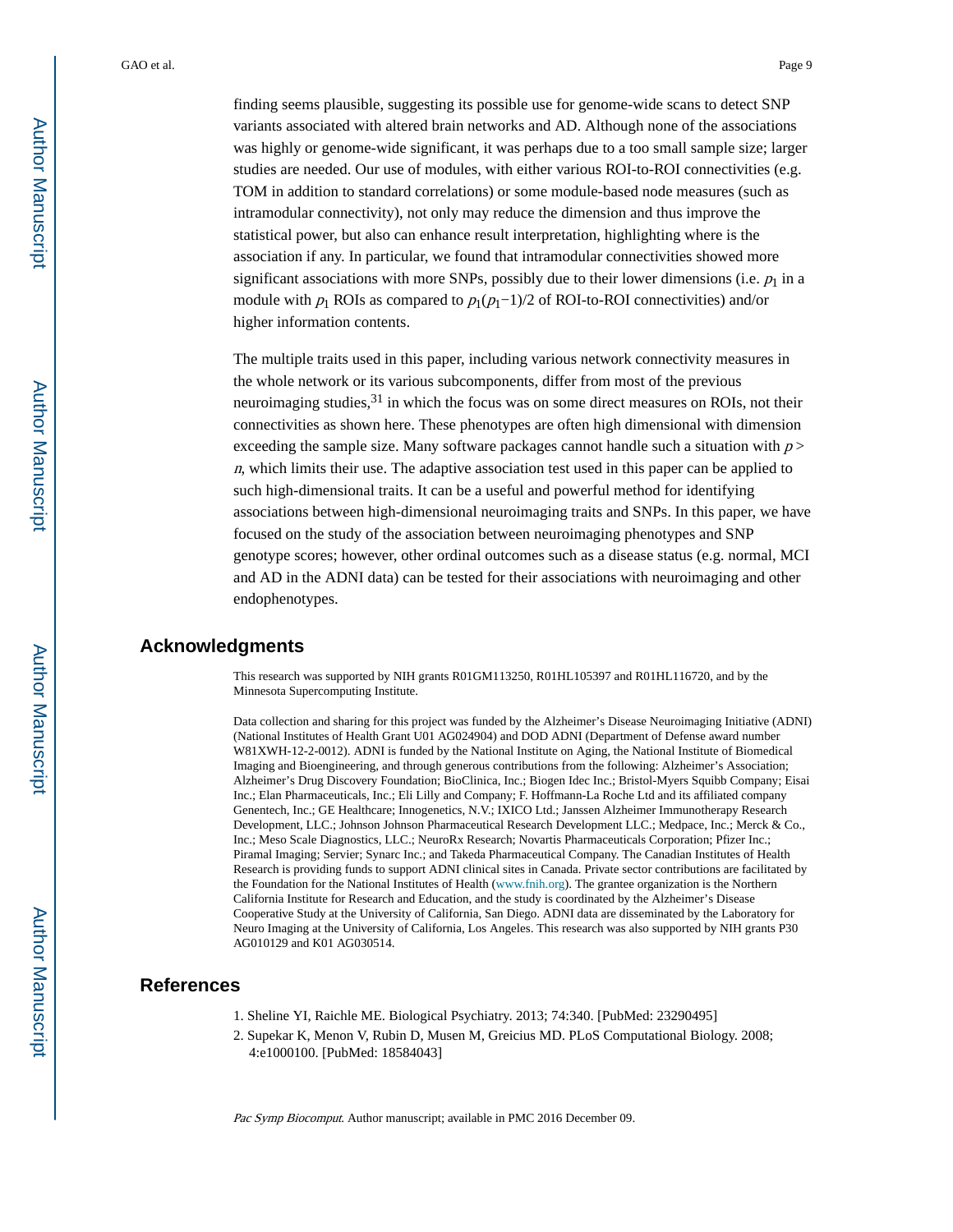- 3. Zalesky A, Fornito A, Seal ML, Cocchi L, Westin CF, Bullmore ET, Egan GF, Pantelis C. Biological Psychiatry. 2011; 69:80. [PubMed: 21035793]
- 4. Belmonte MK, Allen G, Beckel-Mitchener A, Boulanger LM, Carper RA, Webb SJ. The Journal of Neuroscience. 2004; 24:9228. [PubMed: 15496656]
- 5. Barabási AL, Albert R. Science. 1999; 286:509. [PubMed: 10521342]
- 6. Hilgetag CC, Goulas A. Brain Structure and Function. 2015; 1
- 7. Kim J, Pan W. and the Alzheimer's Disease Neuroimaging Initiative. NeuroImage: Clinical. 2015; 9:625. [PubMed: 26740916]
- 8. Zhang B, Horvath S. Statistical Applications in Genetics and Molecular Biology. 2005; 4
- 9. Zhu L, Lei J, Devlin B, Roeder K. 2016 arXiv preprint arXiv:1606.00252.
- 10. Lee H, Kang H, Chung MK, Kim BN, Lee DS. IEEE transactions on medical imaging. 2012; 31:2267. [PubMed: 23008247]
- 11. Ravasz E, Somera AL, Mongru DA, Oltvai ZN, Barabási AL. Science. 2002; 297:1551. [PubMed: 12202830]
- 12. McCullagh P. Journal of the Royal Statistical Society. Series B (Methodological). 1980; 109
- 13. Kim, J.; Pan, W. the Alzheimer's Disease Neuroimaging Initiative. 2016. Unpublished
- 14. Kim J, Basak JM, Holtzman DM. Neuron. 2009; 63:287. [PubMed: 19679070]
- 15. Genin E, Hannequin D, Wallon D, Sleegers K, Hiltunen M, Combarros O, Bullido MJ, Engelborghs S, De Deyn P, Berr C, et al. Molecular Psychiatry. 2011; 16
- 16. Greicius MD, Srivastava G, Reiss AL, Menon V. Proceedings of the National Academy of Sciences of the United States of America. 2004; 101:4637. [PubMed: 15070770]
- 17. Uddin LQ, Clare Kelly A, Biswal BB, Xavier Castellanos F, Milham MP. Human Brain Mapping. 2009; 30:625. [PubMed: 18219617]
- 18. Passow S, Specht K, Adamsen TC, Biermann M, Brekke N, Craven AR, Ersland L, Grüner R, Kleven-Madsen N, Kvernenes OH, et al. Human Brain Mapping. 2015; 36:2027. [PubMed: 25644693]
- 19. Fransson P, Marrelec G. Neuroimage. 2008; 42:1178. [PubMed: 18598773]
- 20. Buckner RL, Andrews-Hanna JR, Schacter DL. Annals of the New York Academy of Sciences. 2008; 1124:1. [PubMed: 18400922]
- 21. Maddock RJ, Garrett AS, Buonocore MH. Neuroscience. 2001; 104:667. [PubMed: 11440800]
- 22. Leech R, Sharp DJ. Brain. 2014; 137:12. [PubMed: 23869106]
- 23. Karas G, Sluimer J, Goekoop R, Van Der Flier W, Rombouts S, Vrenken H, Scheltens P, Fox N, Barkhof F. American Journal of Neuroradiology. 2008; 29:944. [PubMed: 18296551]
- 24. Squire LR. Psychological Review. 1992; 99:195. [PubMed: 1594723]
- 25. Hyman BT, Van Hoesen GW, Damasio AR, Barnes CL. Science. 1984; 225:1168. [PubMed: 6474172]
- 26. West MJ, Coleman PD, Flood DG, Troncoso JC. The Lancet. 1994; 344:769.
- 27. Sjöbeck M, Englund E. Dementia and Geriatric Cognitive Disorders. 2001; 12:211. [PubMed: 11244215]
- 28. Malach R, Reppas J, Benson R, Kwong K, Jiang H, Kennedy W, Ledden P, Brady T, Rosen B, Tootell R. Proceedings of the National Academy of Sciences. 1995; 92:8135.
- 29. Mechelli A, Humphreys GW, Mayall K, Olson A, Price CJ. Proceedings of the Royal Society of London B: Biological Sciences. 2000; 267:1909.
- 30. Fernandez-Rozadilla C, De Castro L, Clofent J, Brea-Fernandez A, Bessa X, Abuli A, Andreu M, Jover R, Xicola R, Llor X, et al. PLoS One. 2010; 5:e12673. [PubMed: 20844743]
- 31. Shen L, Kim S, Risacher SL, Nho K, Swaminathan S, West JD, Foroud T, Pankratz N, Moore JH, Sloan CD, Huentelman MJ, Craig DW, DeChairo BM, Potkin SG, Jack CR Jr, Weiner MW, Saykin AJ. and the Alzheimer's Disease Neuroimaging Initiative. Neuroimage. 2010; 53:1051. [PubMed: 20100581]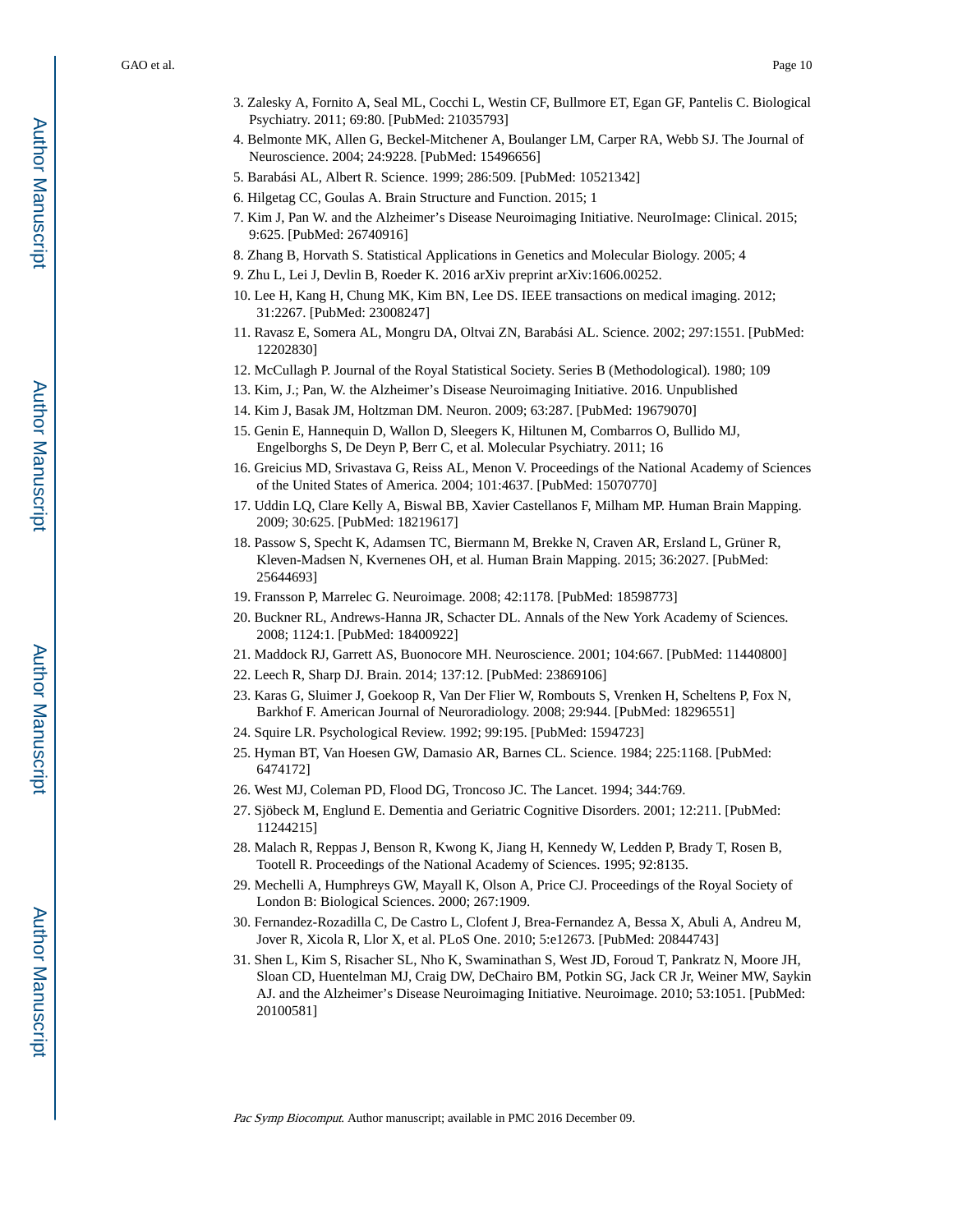GAO et al. Page 11





TOM plot of the whole brain functional network and its modules for normal subjects. The rows and columns are the ROIs, ordered by their distance in the tree.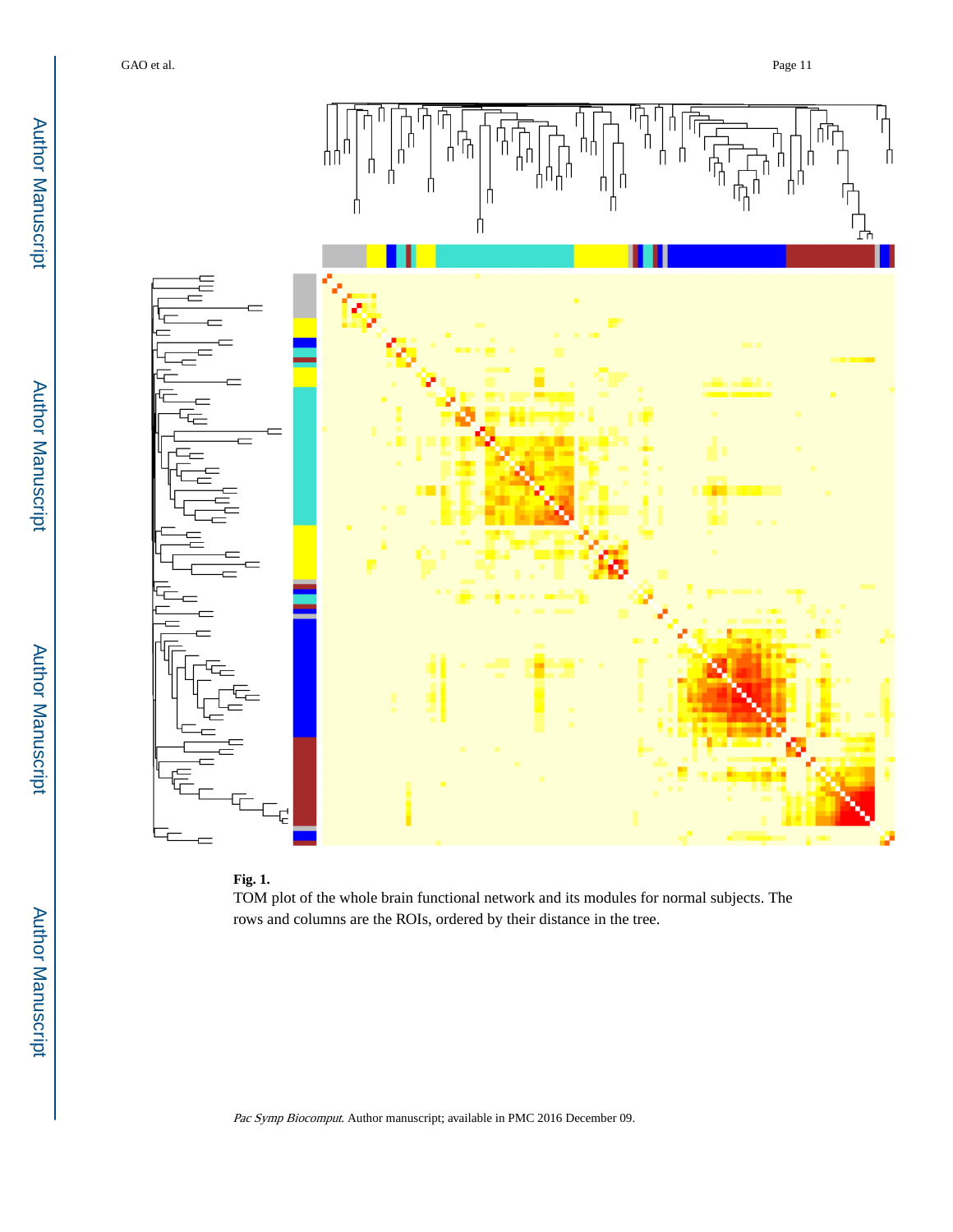

#### **Fig. 2.**

TOM plot (top), covariance matrix plot (middle) and correlation matrix plot (bottom) of the brain functional networks for the three genotype groups based on APOE4 SNP (rs429358) (with its minor allele counts equal to 0, 1 or 2 from left to right).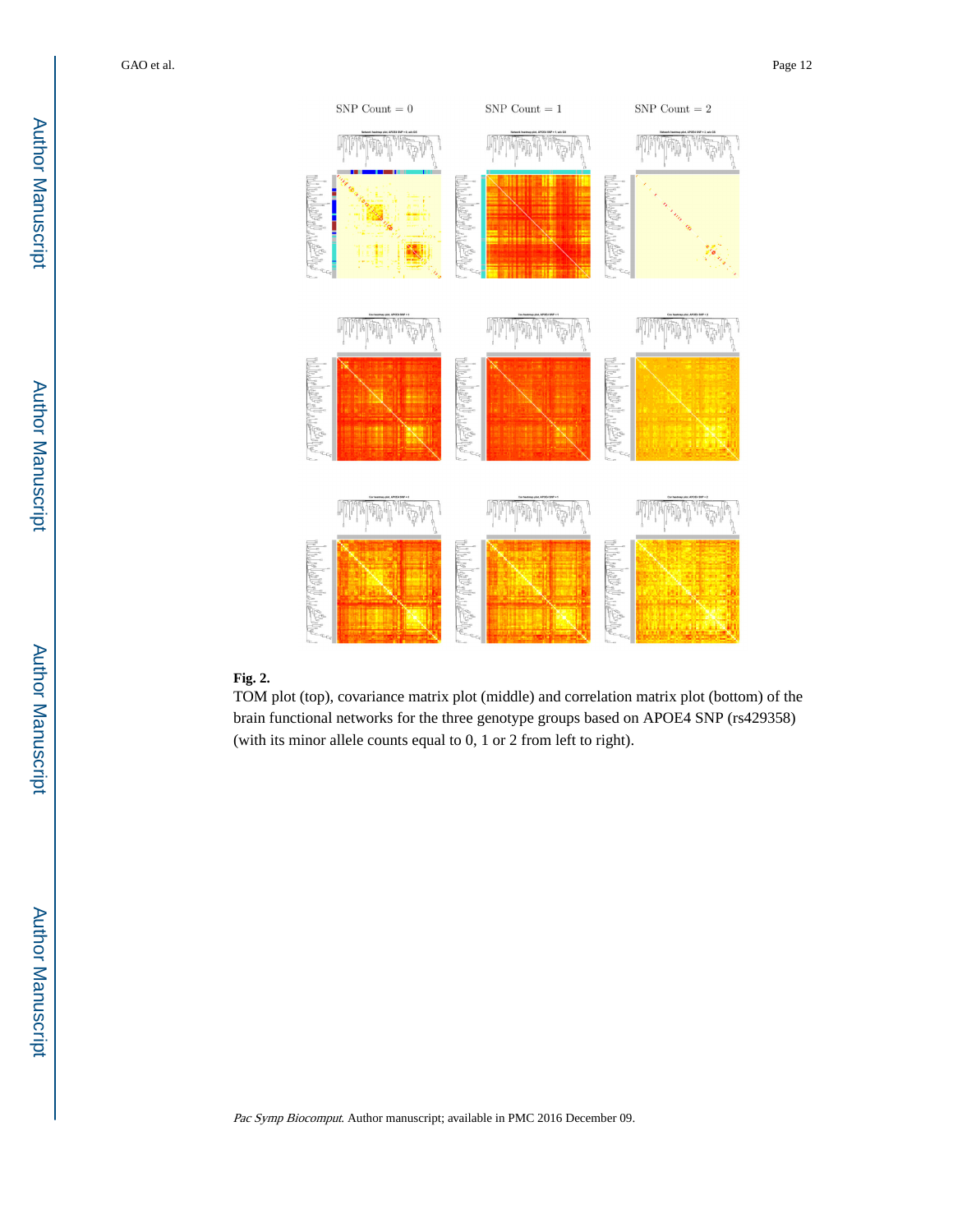Author Manuscript

**Author Manuscript** 

# **Table 1**

P-values of the tests for SNP-whole network associations using the correlation, covariance, TOM or adjacency matrix elements as the network P-values of the tests for SNP-whole network associations using the correlation, covariance, TOM or adjacency matrix elements as the network connectivity measure respectively. W-mod and Btw-mod stand for within-modular and between-modular, respectively. connectivity measure respectively. W-mod and Btw-mod stand for within-modular and between-modular, respectively.

|               |       | Correlation |         |                | Covariance |         |       | LON   |         |       | Adjacency |         |
|---------------|-------|-------------|---------|----------------|------------|---------|-------|-------|---------|-------|-----------|---------|
| Test          | ₹     | W-mod       | Btw-mod | $\overline{a}$ | W-mod      | Btw-mod | ₹     | W-mod | Btw-mod | ㅋ     | W-mod     | Btw-mod |
| SPU(1)        | 0.477 | 0.365       | 0.526   | 0.052          | 0.052      | 0.087   | 0.530 | 0.637 | 0.109   | 0.477 | 0.527     | 0.479   |
| SPU(2)        | 0.161 | 0.154       | 0.207   | 0.012          | 0.016      | 0.008   | 0.099 | 0.250 | 0.014   | 0.477 | 0.515     | 0.487   |
| SPU(3)        | 0.323 | 0.202       | 0.377   | 0.018          | 0.025      | 0.010   | 0.817 | 0.902 | 0.224   | 0.472 | 0.482     | 0.498   |
| SPU(4)        | 0.150 | 0.122       | 0.197   | 0.019          | 0.009      | 0.004   | 0.325 | 0.424 | 0.172   | 0.463 | 0.434     | 0.516   |
| SPU(5)        | 0.248 | 0.137       | 0.299   | 0.130          | 0.066      | 0.004   | 0.892 | 0.987 | 0.317   | 0.442 | 0.402     | 0.528   |
| SPU(6)        | 0.141 | 0.101       | 0.209   | 0.120          | 0.008      | 0.003   | 0.444 | 0.533 | 0.330   | 0.416 | 0.365     | 0.554   |
| SPU(7)        | 0.216 | 0.111       | 0.267   | 0.429          | 0.052      | 0.004   | 0.657 | 0.890 | 0.393   | 0.381 | 0.348     | 0.568   |
| SPU(8)        | 0.137 | 0.089       | 0.225   | 0.188          | 0.009      | 0.004   | 0.498 | 0.603 | 0.410   | 0.348 | 0.334     | 0.583   |
| $SPU(\infty)$ | 0.122 | 0.079       | 0.356   | 0.210          | 0.009      | 0.007   | 0.463 | 0.706 | 0.655   | 0.263 | 0.239     | 0.460   |
| <b>Udse</b>   | 0.208 | 0.146       | 0.296   | 0.033          | 0.025      | 0.007   | 0.181 | 0.384 | 0.039   | 0.356 | 0.328     | 0.585   |